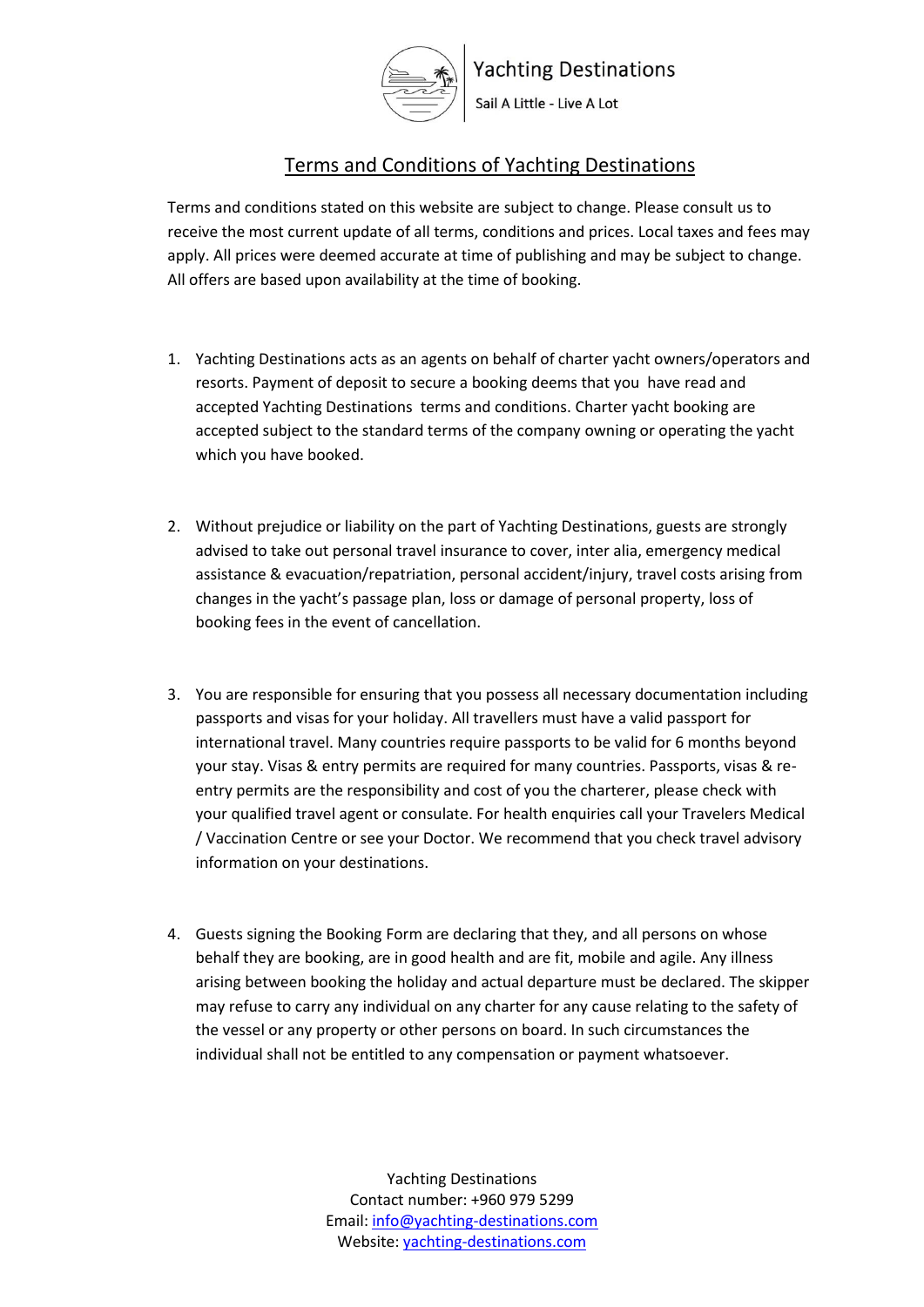- 5. The charterer and all members of their party acknowledges that they understand the inherent risks of a yacht charter, including but not limited to, the hazards of sailing, diving, snorkeling, surfing, equipment failure, perils of the sea, acts of other participants & adverse sea & weather conditions and are willing to assume such risks. Guests understand they have a duty to exercise personal care for their own safety and agree to do so.
- 6. The vessel carries full Marine Insurance policies for Loss, damage & Public Liability. The yacht's insurance does not cover you for any injury, damage or loss to you or your property. Furthermore, our insurance does not cover charterers who are away from the vessel or its tender whilst engaged in watersports or other activities, nor does it cover loss of or damage to passengers' gear, property or valuables whilst onboard or in transit. We therefore recommend that you check your own travel/personal/household insurance cover to ensure it covers you for all eventualities.
- 7. The charterer and all members of their party fully understand that the Yacht has limited medical facilities and that in the event of illness or injury, appropriate care must be summoned by radio and treatment will be delayed until they can be transported to a proper medical facility. No representations are made, implied or otherwise, that the crew can or will perform safe rescues or render first aid. In the event the charterer or one of their party show signs of distress or call for aid, it is understood that they would like assistance and will not hold Yachting Destinations, it's crew or employees responsible for their actions in attempting the performance or rescue of first aid. Yachting Destinations is not liable for any medical or evacuation related costs. All costs are to be borne by the guest.
- 8. No children under the age of 8 can be carried without prior arrangement. Children are the responsibility of their parents/guardians at all times. No animals shall be carried.
- 9. No drugs, other unlawful goods or pornographic materials are permitted on board the vessel and the passenger(s) shall free and release Yachting Destinations, Charter Operator and its employees from any liabilities or responsibility arising out of any breach of this condition. Smoking is not permitted below deck (cabins/bathrooms) or inside the saloon, but may be permitted in the outdoor cockpit and on deck providing it does not disturb other guests.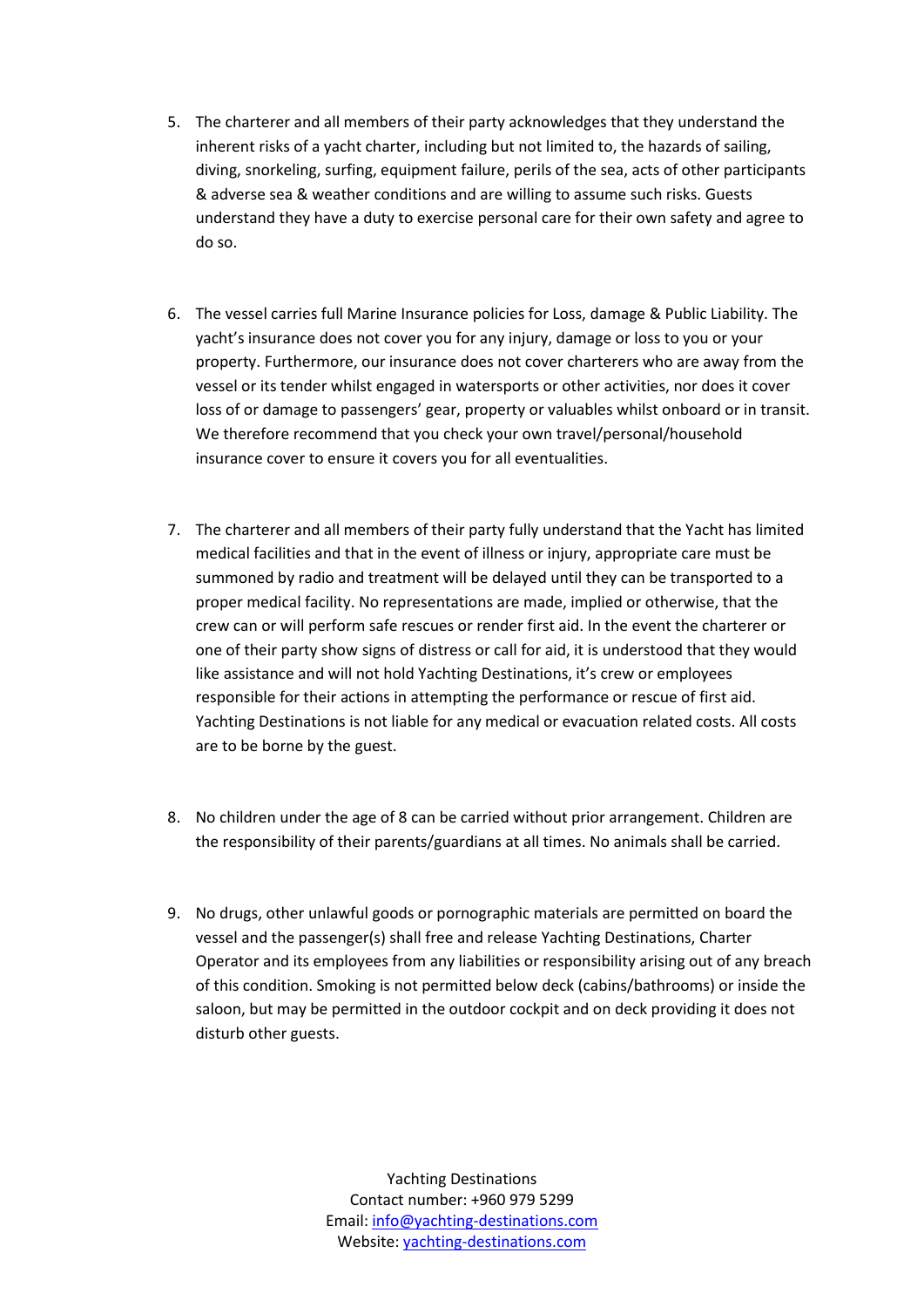- 10. We reserve the right in our absolute discretion to terminate without further notice the yacht charter vacation arrangements of any client who refuses to comply with the instructions or orders of the company staff, agent or other responsible person whose behavior in their opinions is likely to cause distress, damage, danger or annoyance to other customers, staff, any third party or to property. Upon such termination our responsibility for your vacation ceases and we shall not be liable for any extra costs incurred by you. Any client who is denied boarding on the outbound/inbound flight on the decision of the airline staff or aircraft captain shall be deemed to have given notice of cancellation on his/her booking at that moment, and cancellation charges will apply in accordance with cancellation charges above
- 11. Skipper reserves the right to vary the charter in any way he considers necessary due to adverse weather or any other conditions. The skipper shall have ultimate responsibility for the safety of the vessel, its tender and those on board and his decision shall be final
- 12. Payment schedule.

a. Yacht Charter: Initial Deposit: 50% of the charter fee, within 7 days of your reservation. This confirms your booking. Balance of payment 60 days before embarkation.

b. Resort Stay: Initial Deposit: 100% of the resort fee, within 7 days of your reservation This confirms your booking.

## 13. Charter Cancellation.

a. The Charterer may cancel the charter up to **90 days** before departure, in which case a cancellation fee of 30% of the charter cost shall apply. This cancellation fee retained constitutes 20% of the charter cost retained by the Yacht Owner or Operator and 10% of the charter cost retained by Yachting Destinations as a Service Charge / Commissions.

b. The Charterer may cancel the charter between **90 to 30 days** prior to departure in which case a cancellation fee of 50% of the charter cost will apply. This cancellation fee retained constitutes 40% of the charter cost retained by the Yacht Owner or Operator and 10% of the charter cost retained by Yachting Destinations as a Service Charge / Commissions.

c. If the Charterer cancels the charter within **30 days** prior to departure, the full charter cost is retained by the Yacht Owner or Operator and the Service Charges /Commissions remain due. This cancellation fee retained constitutes 85% of the charter cost retained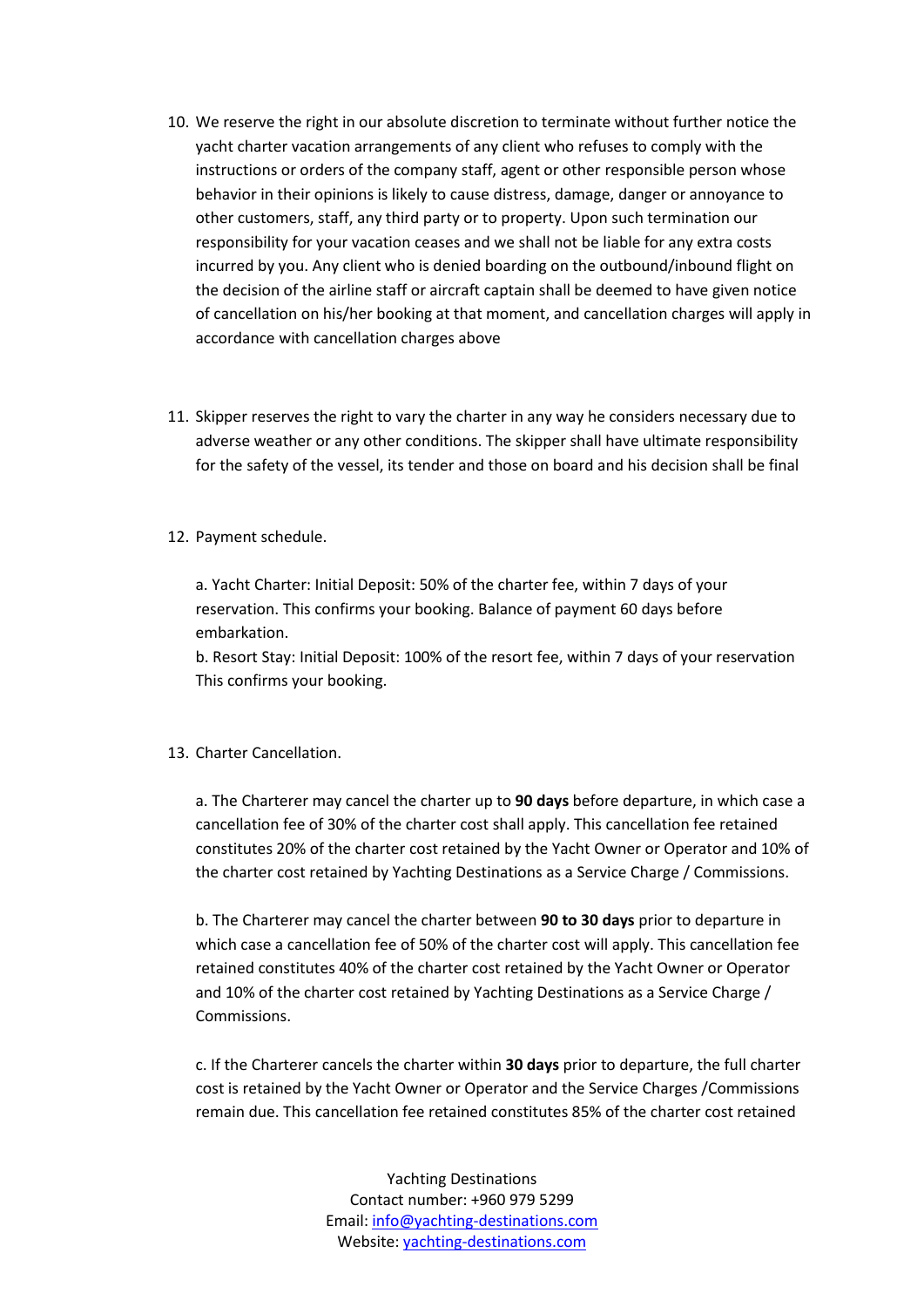by the Yacht Owner or Operator and 15% of the charter cost retained by Yachting Destinations as a Service Charge / Commissions.

d. Resort bookings, 100% Charge on Room Rate for cancellation received **45 days or less** prior to check in date, unless specified in package terms with resort booking. Failure to arrive at the property will be treated as a No-Show and will incur a charge of 100% of the booking value.

The entire stay will be charged for early departure reservations.

### 14. Force Majeure.

Yachting Destinations shall not be liable for any loss, damages or delay or failure in performance hereunder resulting from any force majeure event, including but not limited to acts of God, fire, action of the elements, epidemics, war (declared or undeclared), warlike actions, insurrection, revolution or civil strife, piracy, civil war or hostile action, strikes or differences with workmen, acts of the public enemy, federal or state laws, rules and regulations of any governmental authorities having or asserting jurisdiction in the premises or of any other group, organization or informal association (whether or not formally recognized as a government), and any other cause beyond the reasonable control of Yachting Destinations which makes continuance of operations impossible.

In the event of a delay or failure of performance based upon an event described above, all payments made towards the charter shall be used as a credit for a future charter / booking. No refunds will be provided.

Yachting Destinations will work with Charterer to book a new charter on a different Vessel agreeable to Charterer. This could be at a new location, or on new dates, or both, based upon availability and the Charterer's preference Charterer's deposit will remain as a credit with Yachting Destinations.

Yachting Destinations will not be responsible for additional costs incurred by Charterer as a result of changes to their charter due to a force majeure event.

#### 15. Additional Delays

If on departure date, the hired boat or equivalent is not available for reason other than a force majeure event, Charterer has the right to the following options:

(a) When available, delay the departure date and maintain charter duration;

(b) Maintain charter end date in invoice and Charterer will be refunded for time the

Vessel was unavailable on a prorated basis of charter fee.